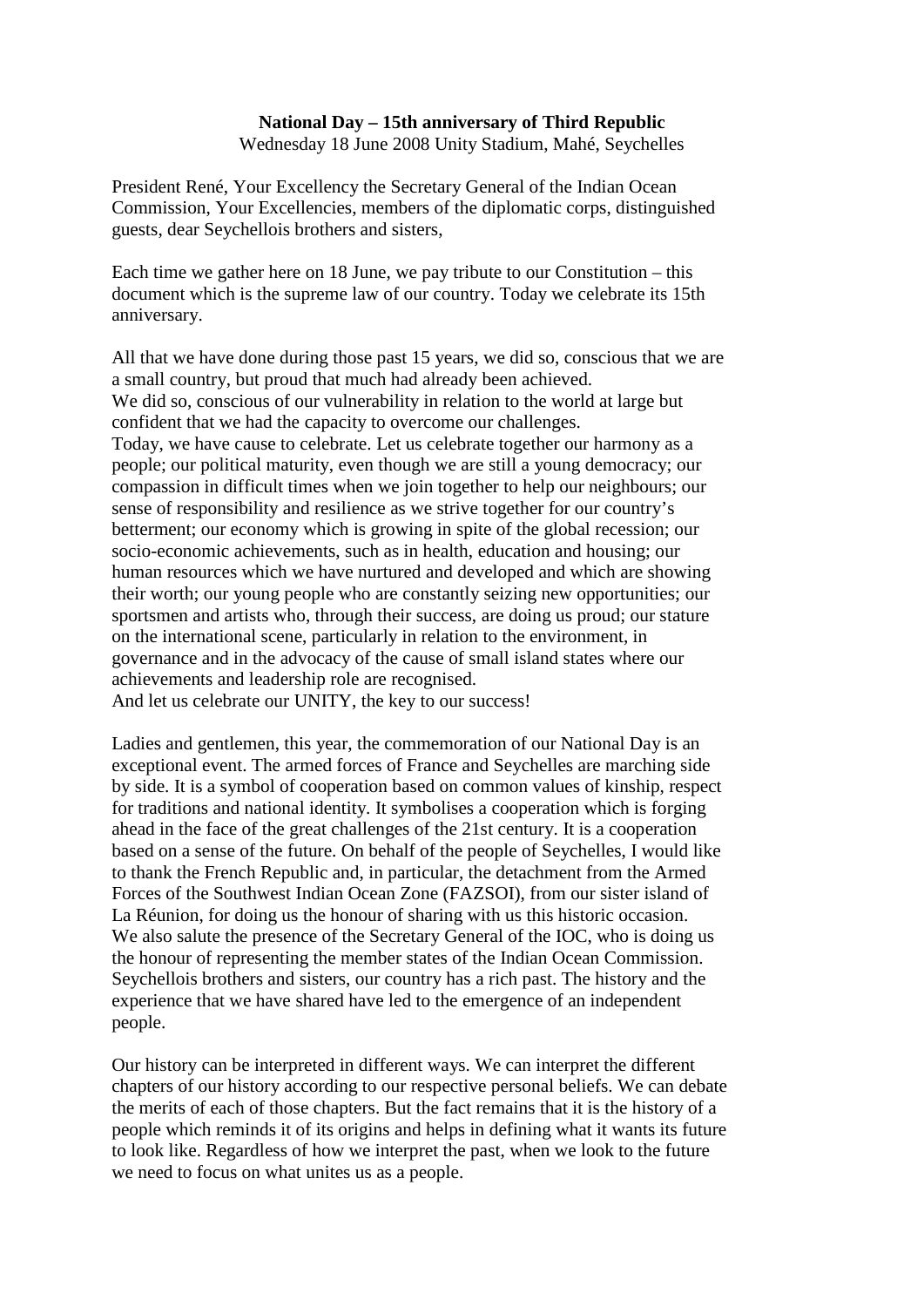In looking at the future, our vision, our strategy, should reflect the aspirations of all Seychellois.

It is for this reason that 18 June holds so much importance for our country and for our nation. It is a sacred day which represents the desire of the people of Seychelles to put all differences aside and work together for the progress of our country. It is the commemoration of the adoption of our Constitution, this document which is the voice of all Seychellois.

Our Constitution is a reflection of our history. It also indicates the course for the future. It is the compass which guides us. Our Constitution can ensure that all our institutions are strengthened and become more efficient so as to serve the people better. In our daily life, our Constitution guarantees the rights and responsibilities of the people, in all their aspects. Our Constitution is at the service of the people. At the service of the people: this is the key phrase. Our Constitution springs from the will of people. All our laws ought to reflect the service that they can render to our nation.

#### **Governance and security, building on our harmony and political maturity**

The laws and the institutions of the Republic of Seychelles are there to protect all the inhabitants of this land. We have to reinforce those institutions

Our Constitution reminds us that with each right comes a responsibility. Every citizen has a responsibility to implement and reinforce our Constitution as well as all other laws which guarantee the rule of law and ensure that we progress in peace and harmony. Every citizen should respect the law. I ask that all agencies whose role it is to apply the law do it well, impartially and rigorously. I insist that that they assume their responsibility. I want the law to be followed and respected by everyone.

Seychellois brothers and sisters, my government is committed to building on the political maturity that we have established. It is for this reason that we are establishing:

• a law for the protection of human rights and a commission to ensure its implementation;

- a law on ethics in the public service and a commission to oversee it;
- a review of our Constitution and all other laws where necessary;
- a review of the judiciary;
- the strengthening and reinforcement of our police force;

• the reinforcement of our capability to intercept and seize drugs, even before they reach our country;

• new legislation to combat drugs and provide for more severe sentences for drug traffickers.

People of Seychelles, I believe in a system of government which is absolutely upright. Our progress depends on institutions which are strong and which inspire confidence.

Our socio-economic situation – our resilience and sense of responsibility - will take us far.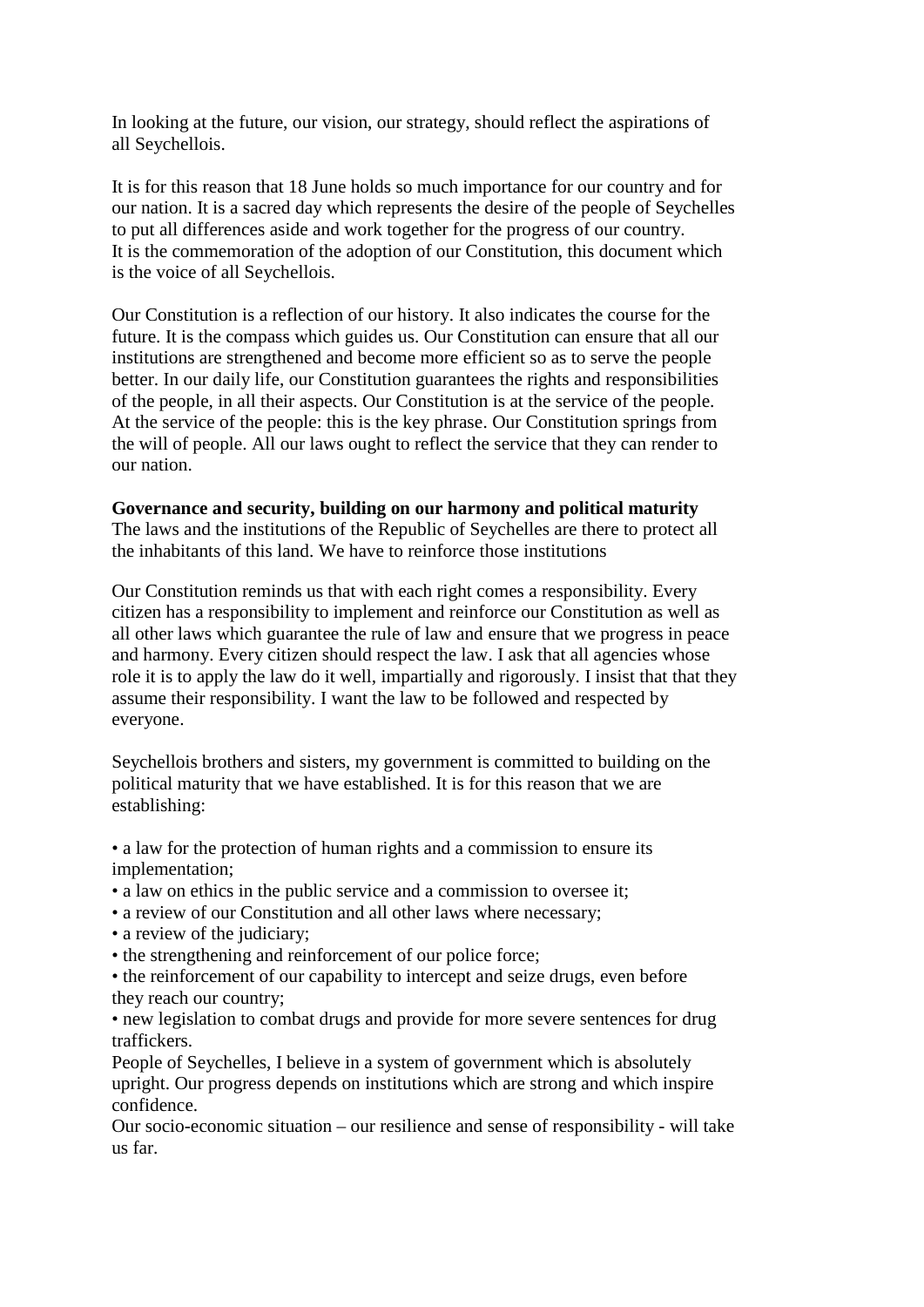In my State-of-the-Nation address in February, I spoke at length of our social and economic situation and on the consequences of globalisation for our country. We have to bear in mind that we cannot stop the process of globalisation but, together, we should try to help one another overcome the difficulties and, where possible, protect ourselves from its stronger currents.

We should not lose track of our vision for a new Seychelles, laden with opportunity for our children, our young people, our workers and our senior citizens, just because the world obliges us to face new challenges. On the contrary, it is in times of adversity that a people proves its resilience and sense of responsibility.

We need to adopt certain measures, while it is still timely to do so. Nonetheless, in these difficult times, it is my government's duty to ease the burden of those citizens who are more vulnerable.

This is a fundamental principle of my government, and we shall always stand by it.

# **Social justice – our compassion unites us**

Social justice has always been close to my heart. I was elected by the people of Seychelles on the platform of "a heart for every Seychellois". It is a principle which is grounded in the philosophy that no Seychellois will be left behind.

Seychelles is recognised as a country which has done much to establish a social welfare system that is remarkable.

In this context, we have adopted certain other additional measures recently to help those who are more in need. These include:

Increasing the assistance based on means-testing from R400 to R600;

Contributing towards the costs of day-care and child-minding under the means testing scheme;

Revision of the household income threshold for bursary allowance from R6,000 to R6,500, with effect from 1 July 2008.

# **The cost of living – we have to strengthen our solidarity**

The cost of living and the increases in the prices of basic commodities are a daily concern. We have to strengthen our compassion as a nation to continue to bring us together in the face of such issues.

Government is doing its part. But those who benefit from the opportunities our country provides have also to make a contribution.

The price of fuel, for example, keeps increasing. We use the tax on petrol to ensure that electricity tariffs remain affordable. It is for this reason also that the public bus fare is still maintained at R3.

Last year we introduced fiscal readjustments for a modern and sustainable economy. We launched Strategy 2017, which contains specific targets with a view to double the wealth of our nation.

But we are faced today with a situation where we have to shield ourselves further against external shocks. We are faced with new challenges, particularly huge increases in the prices of food and energy. There is also a shortage of many staple foods. Rice, for example, is one of the most highly sought-after commodities in the world.

Seychelles does not produce hydrocarbons, does not plant rice, does not grow wheat, and does not produce maize in any significant quantity. All of these have to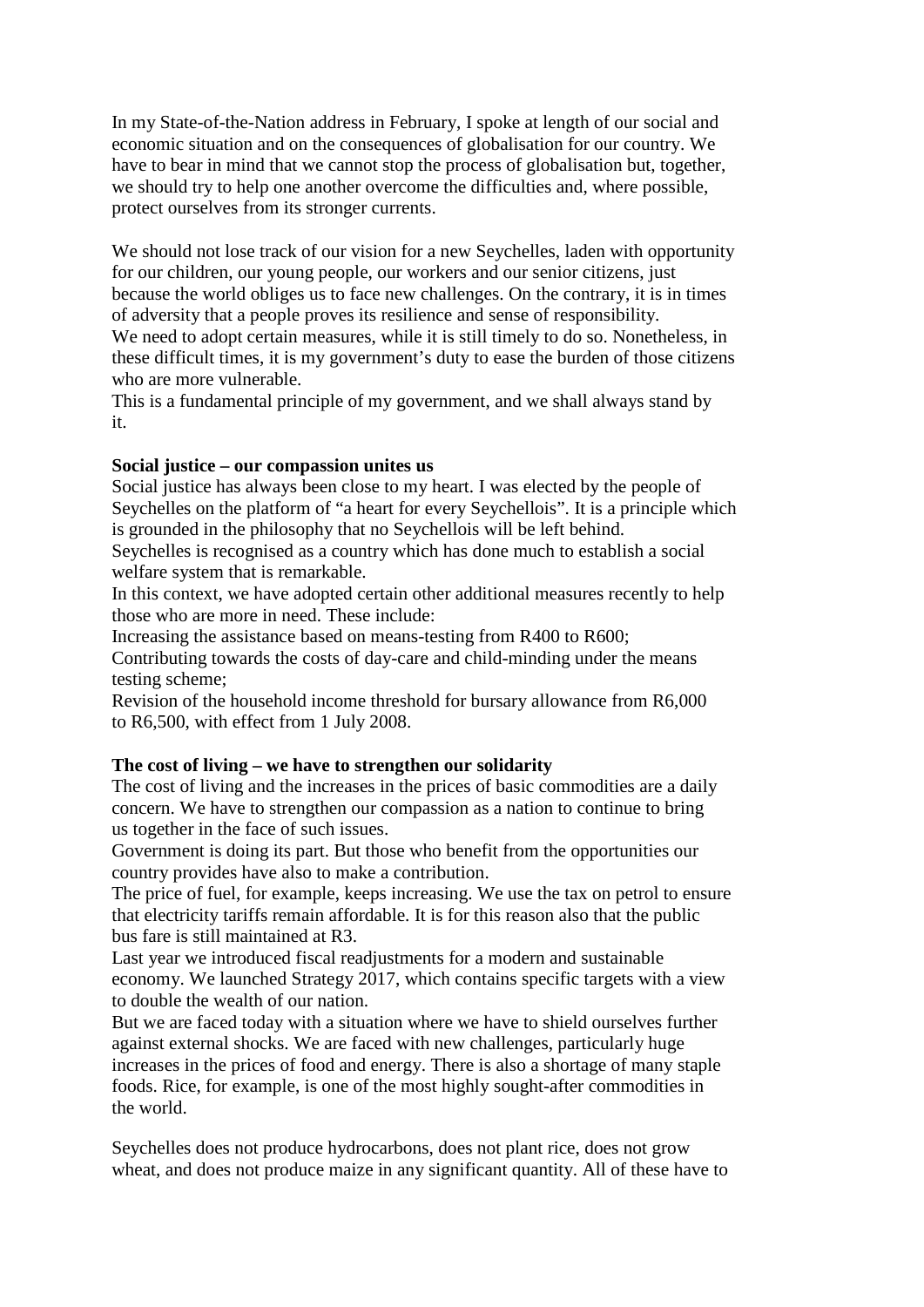be imported. We have to find more money to import these commodities. We've had to review our agricultural programmes. The more we produce locally – at a price that is reasonable to consumers – the less we depend on imports.

## **Food security**

Our agriculture and fisheries sectors have to become more dynamic. We are taking new measures to develop these sectors further and to adapt to the new situation. We are, for example:

Encouraging all homes, where possible, to grow food;

Promoting the incentives already in place for the agriculture and fisheries sectors. These include 0% tax, GST exemption on all capital equipment and non-payment of business tax on profits of less than R240,000;

Allocating more land, including on the Anse Royale plateau, for agricultural production;

Ensuring that all land allocated for agriculture is well utilised for that purpose; Installing more facilities such as water supplies, and the allocation of foreign exchange for the importation of inputs for agriculture;

Removing the quota system in order to increase production;

Subsidising, by a large percentage, the production of animal feeds;

Offering the possibility for farmers to have their own foreign exchange accounts in the banks;

Reducing the interest on Development Bank loans;

Supplying fuel to fishermen at prices that are a quarter of what is charged at fuel stations.

There are agricultural and fishing ventures that are already doing well in Seychelles. We have to do more and better. We have to be more innovative to increase and diversify production with a view to achieving greater efficiency. Government will continue to give all the support where necessary.

#### **Subsidies where needed**

One of the fundamental principles of our government is to put people at the centre of development. It is in this context that we will continue to do whatever is possible to mitigate the impact of price increases on our people. Subsidies cost our country a lot, but we are conscious of the need to help our people in these times. The subsidies ensure affordable prices for essential commodities and services. It is for this reason that we subsidise fruit juices and milk that are produced locally, and other basic commodities such as rice, flour, edible oil, potatoes, onions, lentils etc. On top of that, my Government subsidises many services such as:

Giving a substantial discount on the first 300 units of electricity;

Foregoing R300 million worth of taxes on fuel supplied to the PUC;

Keeping bus fares at R3 instead of the real cost of over R7;

Maintaining the discount on the price of cooking gas;

Subsidising school meals;

Continuing to offer loans from government compatible with individual families' capacities to repay;

Offering the possibility, in the near future, for people who so wish, to repay their loans over a longer period of 30 years instead of the current 23 years.

The total costs to Government of subsidies on food, transport and electricity amount to some R350 million a year. This is not an insignificant amount. There is a limit to what a government – any government – can actually do to subsidise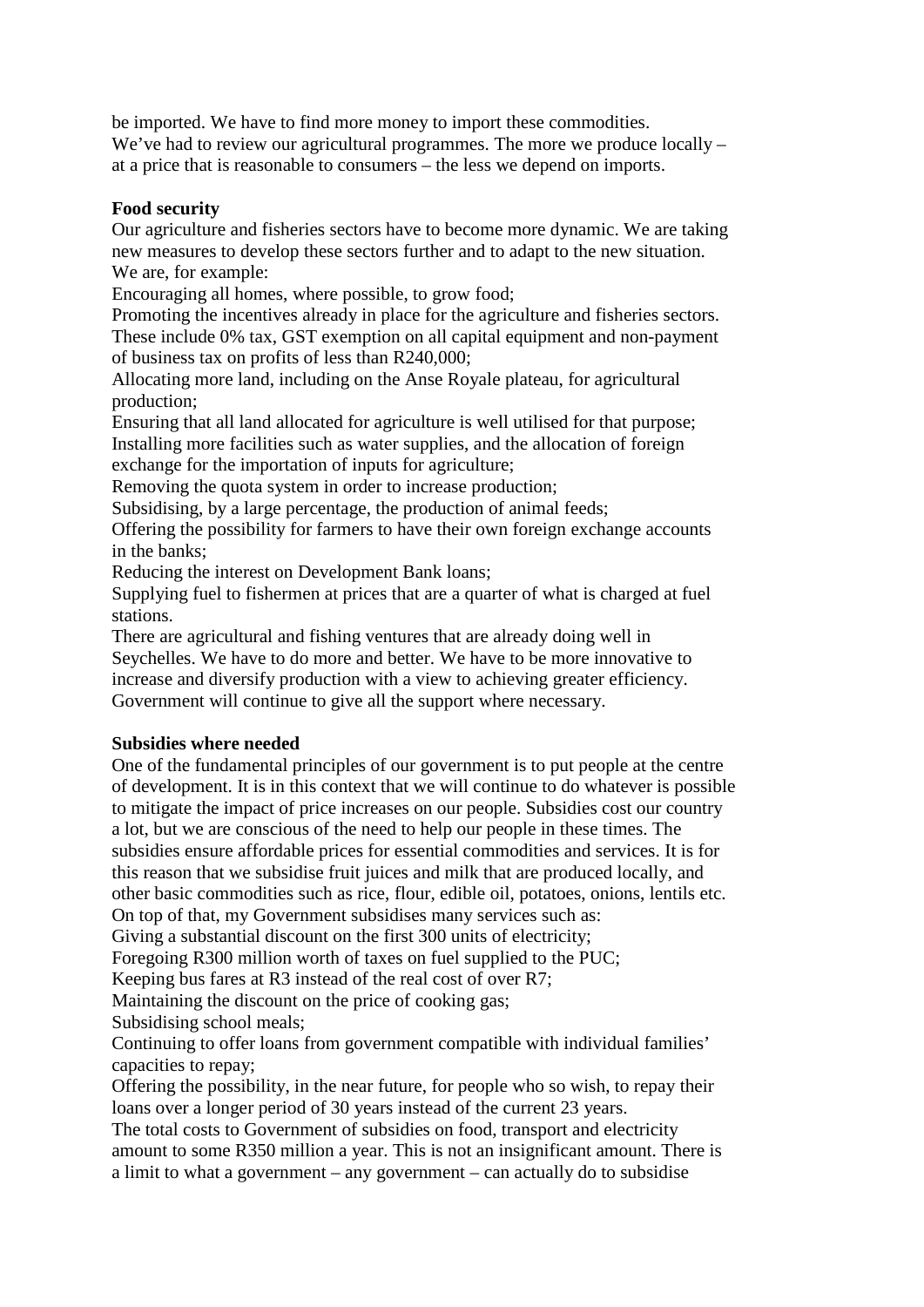commodities indefinitely. We have, together with all other countries in the world, to try and find the solution to the global problem of increased prices and shortages of food. My participation recently in the TICAD conference in Japan, and also the FAO food summit in Rome, allowed us to place Seychelles and other small island states at the forefront of this global debate.

Seychelles has always practised a policy of national wealth-redistribution in the last 30 years, whereby people who have benefited from the opportunities offered by our country in return contribute to the wellbeing of those who are less fortunate. Education is free; health services are free, even when there is the need for overseas treatment; government continues to invest in housing; our young people continue to attend universities, no matter what their means; government continues to assist children's homes and orphanages; our elderly citizens are assured a life of comfort and dignity.

We are strengthening our capacity to bring relief to those who are most affected by the commodity price movements. There will be, for example, the presentation of a new Bill before the National Assembly to seek greater protection for consumers.

The world crisis in fuel, food and essential commodities has not deflected us from our principle of helping those who are most vulnerable.

How many governments around the world are doing as much?

### **The principle of hard work and opportunities for our country's progress**

We have no control over fuel prices or over the production and prices of food on international markets. What we do have today is a more educated and healthy people. We have more tools, more incentives and a lot of opportunities at our disposal to overcome the challenges and continue on the road to a stronger economy and a more prosperous society.

Let us turn our challenges into opportunities, as we are doing in our agricultural sector in response to the world food crisis.

We have to take note of the costs of subsidies provided by government, and their impact on our economy. In the long run, we have to build up our resilience and reach a level of development whereby we can adapt to changes in the international arena through our productivity alone – without recourse to subsidies. Through our hard work, through our efforts, we can reach such heights.

Workers and consumers all over the world realise, more than ever before, that every cent earned through the sweat of their brow, has a greater value than any state support.

I have always maintained that the key to our progress as individuals as well as a people is through our work. When we work, our economy progresses. We create more jobs, more opportunities and more wealth.

As already announced, government is undertaking a salary review for the public sector which will be based on productivity and performance.

Strategy 2017 lays down clearly what we have to do to double our GDP in the next 10 years. Today our GDP per capita is over \$10,000.

We are moving. The economic landscape of our country is being transformed rapidly. Many opportunities exist in our country.

Our growth rate stands at 7.3% despite the stagnation prevalent in many developed economies.

We have built a fleet of five modern tankers. This is no mean feat for a small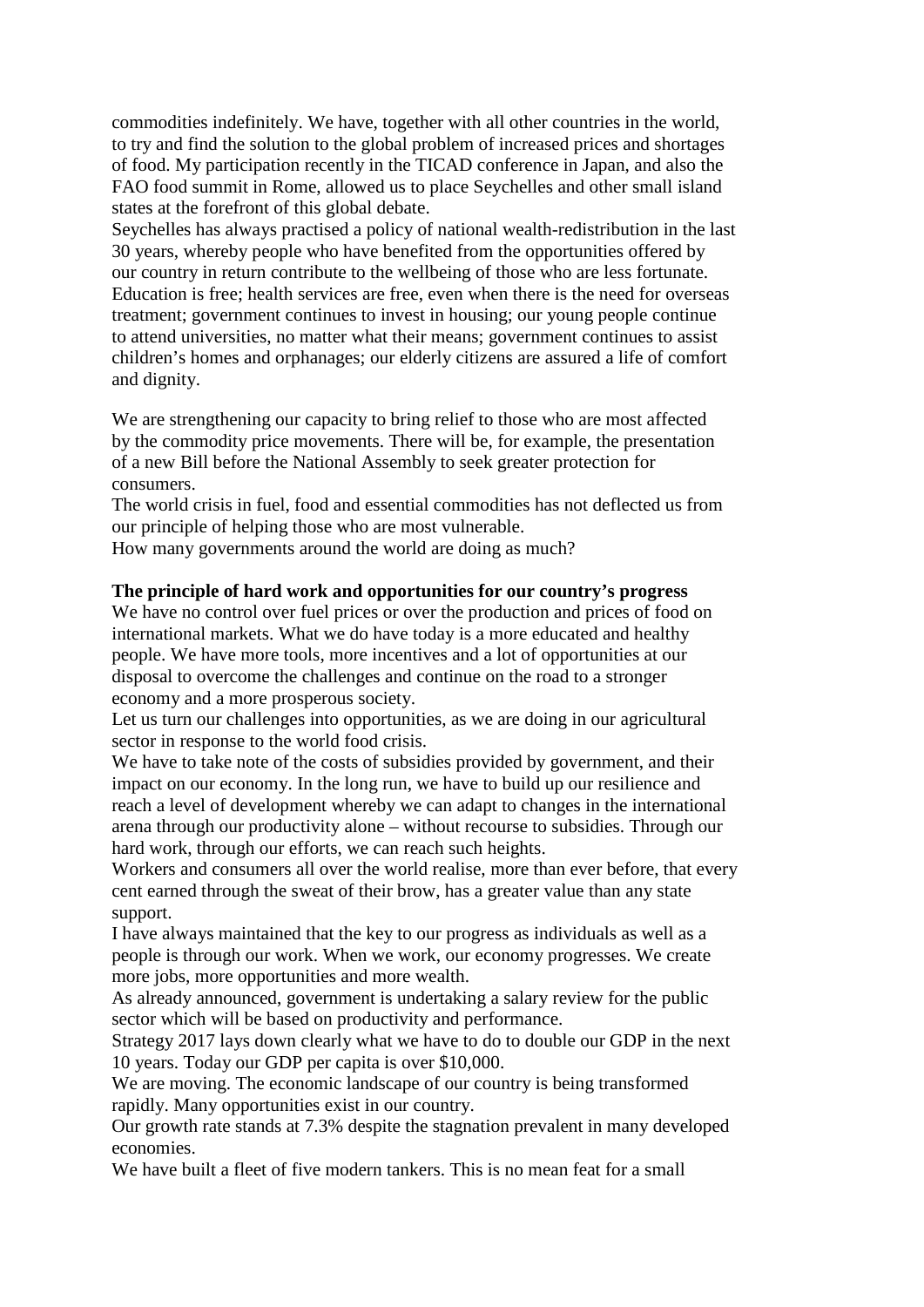country and represents a large investment for the people of Seychelles.

Our young professionals who are returning to Seychelles are launching themselves in innovative businesses, such as in the offshore sector or in other financial services.

With the opening of a new offshore bank – BMI – the development of our financial services sector is taking on a new dimension.

There is no shortage of work in Seychelles! There is work for everyone who wants to work.

New opportunities present themselves every day.

Investment and confidence in our economy continue to grow. Approved investment projects total \$3 billion for the next five years.

There is growing interest in investment in our country. Many companies and individuals are interested in investing in Seychelles. This demonstrates the confidence that our country generates internationally. We have been described as a hotspot by several analysts. Seychellois are also increasingly investing in their country. More and more Seychellois are embarking on joint ventures with foreign investors.

We need to have an all-encompassing vision for the development of our country. And that is why my government will always ensure that the benefits of investments are reinvested in our people. We aim to:

Continue putting facilities, including land, at the disposal of Seychellois enterprises. We shall endeavour to rationalise existing initiatives aimed at small and medium businesses, in particular on the Providence Industrial Estate, to provide for a harmonious and productive development environment; we need to continue to empower Seychellois to create more wealth for our country; Continue with our land bank projects and housing projects, especially for those who are most in need;

Finalise the first phase of our condominium project, while putting in place the financial arrangements for the next stage which will ensure that our graduates and young professionals have access to appropriate accommodation;

Continue to protect our cultural and natural heritage;

Enable more Seychellois families to participate directly in the tourism industry so that they can earn more foreign exchange while offering our visitors a richer and more authentic experience.

We have many choices in Seychelles. We have the choice to seize the existing opportunities for our personal growth, the blossoming of our young people and the fulfillment of our families' needs. These are the choices which underpin the Seychelles of tomorrow.

# **Conclusion**

Seychellois brothers and sisters,

Let us stand together today for what we have always believed in — social justice and our country's progress.

It is crucial that we maintain our values as Seychellois. It is important that we maintain a social conscience.

We need to have an individual conscience as well as a collective one. What we do as an individual impacts on society.

I am aware that many of us are experiencing difficulties at this point in time. I am also aware that the majority of Seychellois understand the present state of affairs.